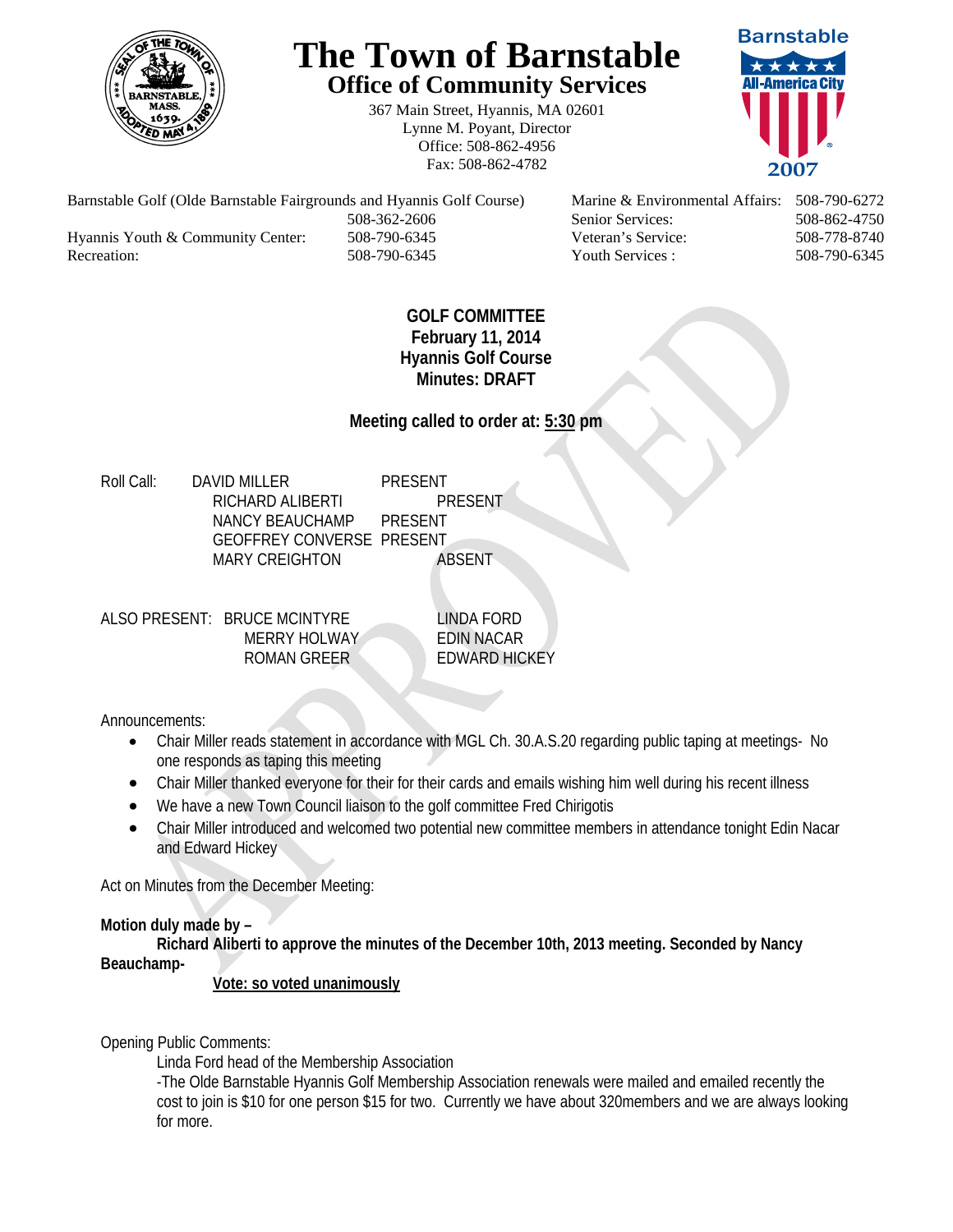- The beautification committee Judy Souza, Karen Marshall and Sheila Connolly will be starting up again this spring and are always looking for new volunteers

-We run a scholarship tournament to benefit two students in the Town of Barnstable.

- We have our annual scholarship clambake and turkey shoot tournaments this year. Last year we raised \$1905 at the turkey open tournament to be donated to a local food bank. This year is was St. Vincent de Paul in Hyannis.

Status: of Contract for Hyannis Course Master Plan: Bruce McIntyre

- January 15<sup>th</sup>-17<sup>th</sup> Richard Mandell and his assistant Ben Hood were on Cape to do there walk thru on golf course. We had a great meeting with Richard and Ben on the first day of their visit with the staff. We followed that the next 2 days with tours of the golf course with staff and members to discuss their concerns and ideas. The first tour was with a variety of women golfers and the second was with a variety of men golfers.
- It was a very good experience and we hope to have a draft of the master plan by the April meeting and if possible Richard also.
- Items talked about on the tours and at the meetings
	- -Difficulty of the golf course
	- -Equitable tee boxes
	- -Narrowness of fairways
	- -Being penalized for good shots

Golf Involvement in 375<sup>th</sup> town anniversary: Bruce McIntyre

- At this point the Town has sent out the logo we will be using to celebrate the 375<sup>th</sup> anniversary. We will be having Golf Pin Flags made that will be used at both courses from May to October. We also will have some merchandise available in both pro shops. We are also still looking into either having a Town of Barnstable tournament or a resident discount day.
- Geoff mentioned he is still trying to track down the Barnstable Cup and if he can't find maybe we could just start a new one.

Refreshment Carts: Bruce McIntyre

- Dan and Scott have purchased a new hospitality cart for Hyannis Golf Course and it is on the property. They will be going in front of the licensing board on March 3rd.
- lan is just a little behind but he has less paperwork to go through because having a Hospitality cart was written into his new contract.

School First Tee Program – Richard Aliberti

On January 15<sup>th</sup> I went to Barnstable united and met with Mrs. Williams the principal and Meg Drew the Director of Phys Ed and talked about the upcoming First Tee Program. Right now they are not doing anything Nancy Brunswick is retiring at the end of this week. Also the membership association has contributed to the program in the past and we hope to have them do it again.

Plans for the upcoming golf season at Olde Barnstable: Merry Holway

- We are very excited to have our contest this year for a membership. We hope to get more memberships in earlier this year. We will be doing the drawing at the March meeting where anyone who has paid by February 28<sup>th</sup> will be eligible for a \$875 membership, a range pass or a \$100 gift card.
- We are currently painting everything in the pro shop at OBF but the ceiling, it has been about 10 years since we have been able to do that.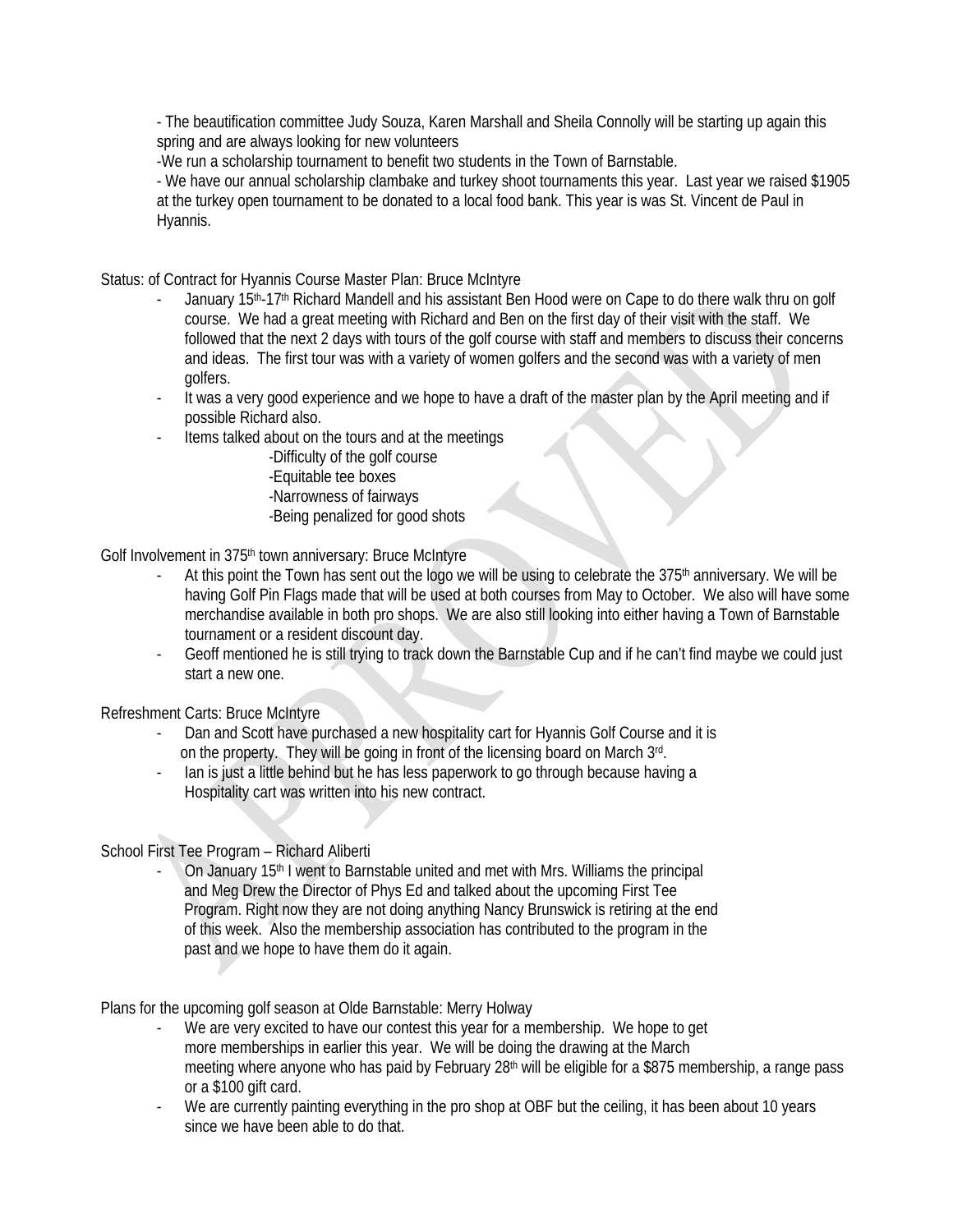- So far we have taken in over \$40k in advanced times at the courses and that is not counting the hotel bookings.
- We will be bringing back the ladies Tuesday morning clinic with the opportunity to play 9 holes after this June, July, and August

Nancy asked about the hotel numbers and when they will be available to help determine the future economic impacts the courses with have on the town and the cape with hotels already being booked. Merry replied and said that we can get some numbers together for next month.

-Richard asked about the Membership association plaques at Olde Barnstable and requested they be updated to reflect all divisions. Merry replied she will work with Linda and the membership association to see that it gets done.

Plans for the upcoming golf season at Hyannis: Roman Greer

- April 1<sup>st</sup> we are getting 50 replacement golf carts that we tested last fall.
- We will be experimenting with the golf 18 network this spring
- We are also working with Course trends to update our website even more and add the terrace room and its function capabilities
- We will also be getting a mobile app
- We will be hosting a mass public links qualifier at Hyannis this year
- So far we have booked three new outings this year
- On the Junior front we are looking to possibly change the snack bar into a First Tee teaching area.
- We hope to get the PGA Junior Golf league up to 10 teams this year
- The course will be hosting two demo days again this year one with Taylor Made and one with Callaway
- Also we plan on bringing back the Saturday skins back
- David Donnellan and I are planning on getting First Tee certified in April so our kids will be able to compete in all the national events
- This spring we will be getting a new brand of hat is the pro shop called Pukka Headwear keep and eye out for those
- This summer Spaulding Rehab will be using the driving range for there back in the swing program

Manager/Superintendent Report: Bruce McIntyre

- First I would like to congratulate Roman on being selected the 2013 CC PGA Junior Golf leader of the year
- The Cape Cod Senior open held in the fall has moved to Wianno Golf Club this year.
- So far Hyannis golf course has been open for one week in 2014
- On January 27<sup>th</sup> I met with Lynne Poyant and talked about the land owned by the town next to the golf course. We also talked about possibly turning holes #6,7and 8 into first tee teaching holes and using the land next to the golf course and making 3 new holes,
- We hope to talk to Cape Cod Trailor Storage and have them improve there fence and appearance.
- This spring we will be putting in irrigation around the sign at Hyannis so we can put sod and flowers in and increase our curb appeal on route 132.
- We did a half hour show with Golf Destination TV that will be airing this April and May on NESN please look out for that.

Chair Miller asked when would we expect to have a funding plan in for the master plan. -Bruce- This September or October it should be in.

Closing Public Comment: NONE